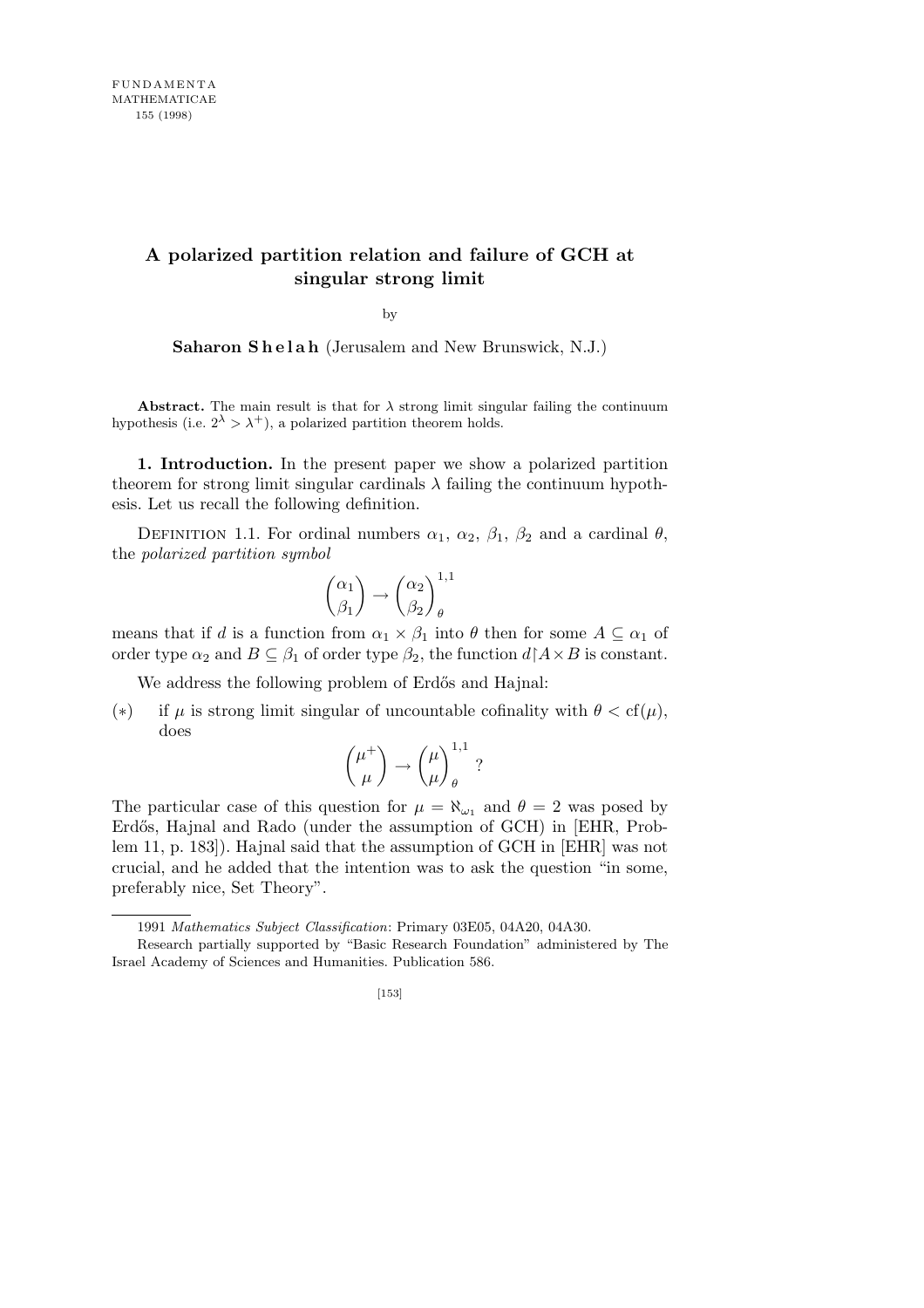Baumgartner and Hajnal have proved that if  $\mu$  is weakly compact then the answer to  $(*)$  is "yes" (see [BH]), also if  $\mu$  is strong limit of cofinality *N*<sub>0</sub>. But for a weakly compact *μ* we do not know if for every  $\alpha < \mu^+$ :

$$
\binom{\mu^+}{\mu}\rightarrow\binom{\alpha}{\mu}_\theta^{1,1}.
$$

The first time I heard the problem (around 1990) I noted that (*∗*) holds when  $\mu$  is a singular limit of measurable cardinals. This result is presented in Theorem 2.2. It seemed likely that we could combine this with suitable collapses, to get "small" such  $\mu$  (like  $\aleph_{\omega_1}$ ) but there was no success in this direction.

In September 1994, Hajnal reasked me the question putting great stress on it. Here we answer the problem (*∗*) using methods of [Sh:g]. But instead of the assumption of GCH (postulated in [EHR]) we assume  $2^{\mu} > \mu^{+}$ . The proof seems quite flexible but we did not find out what else it is good for. This is a good example of the major theme of [Sh:g]:

Thesis 1.2. *Whereas CH and GCH are good* (*helpful*, *strategic*) *assumptions having many consequences*, *and*, *say*, *¬CH is not*, *the negation of GCH* at singular cardinals (*i.e.* for  $\mu$  strong limit singular  $2^{\mu} > \mu^{+}$ , or the really *strong hypothesis*:  $cf(\mu) < \mu \Rightarrow pp(\mu) > \mu^+$  *is a good (helpful, strategic) assumption.*

Foreman pointed out that the result presented in Theorem 1.2 below is preserved by  $\mu^+$ -closed forcing notions. Therefore, if

$$
V \models {\lambda^+ \choose \lambda} \rightarrow {\lambda \choose \lambda}_\theta^{1,1}
$$

then

$$
V^{\mathrm{Levy}(\lambda^+,2^\lambda)}\models \binom{\lambda^+}{\lambda}\rightarrow \binom{\lambda}{\lambda}_\theta^{1,1}.
$$

Consequently, the result is consistent with  $2^{\lambda} = \lambda^+ \& \lambda$  is small. (Note that although our final model may satisfy the Singular Cardinals Hypothesis, the intermediate model still violates SCH at  $\lambda$ , hence needs large cardinals, see [J].) For  $\lambda$  not small we can use Theorem 2.2.

Before we move to the main theorem, let us recall an open problem important for our methods:

PROBLEM 1.3. (1) Let  $\kappa = cf(\mu) > \aleph_0$ ,  $\mu > 2^{\kappa}$  and  $\lambda = cf(\lambda) \in$  $(\mu, \text{pp}^+(\mu))$ *. Can we find*  $\theta < \mu$  *and*  $\mathfrak{a} \in [\mu \cap \text{Reg}]^{\theta}$  *such that*  $\lambda \in \text{pcf}(\mathfrak{a})$ ,  $a =$  $\frac{b}{b}$  $i < \kappa$  **a**<sub>*i*</sub> **a**<sub>*i*</sub> *bounded in*  $\mu$  *and*  $\sigma \in \mathfrak{a}_i \Rightarrow$  $\frac{1}{4}$  $\alpha < \sigma$  |  $\alpha$ |
<sup> $\theta$ </sup> <  $\sigma$ ? *For this it is enough to show*: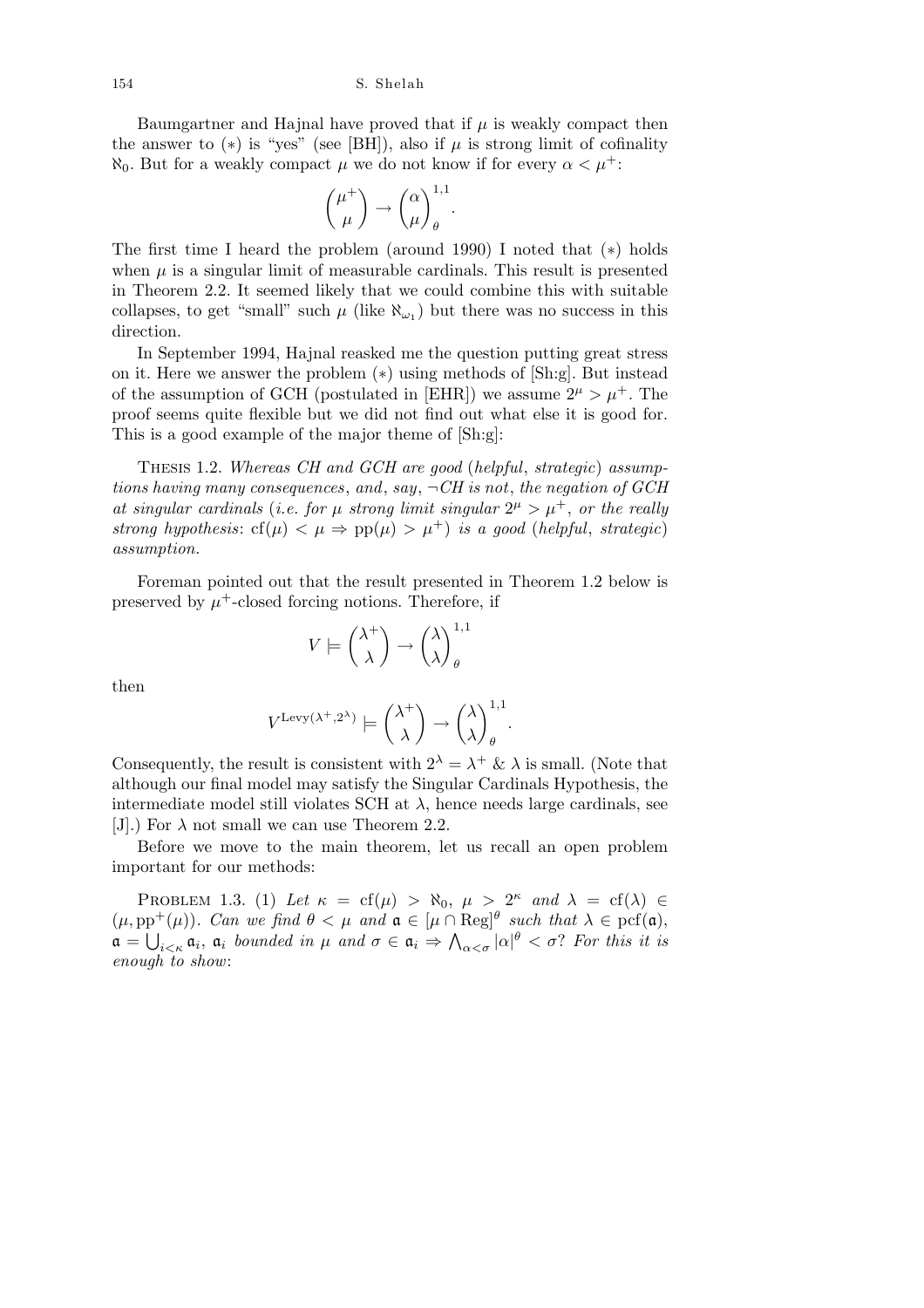(2) *If*  $\mu = cf(\mu) > 2^{<\theta}$  *but*  $\bigvee_{\alpha<\mu} |\alpha|^{<\theta} \geq \mu$  *then we can find*  $\mathfrak{a} \in$  $[\mu ∩ \text{Reg}]^{\leq \theta}$  *such that*  $\lambda \in \text{pcf}(\mathfrak{a})$ *.* (*In fact, it suffices to prove it for the case*  $\theta = \aleph_1$ .)

As shown in [Sh:g] we have

THEOREM 1.4. *If*  $\mu$  *is strong limit singular of cofinality*  $\kappa > \aleph_0$  *and*  $2^{\mu} > \lambda = \text{cf}(\lambda) > \mu$  then for some strictly increasing sequence  $\langle \lambda_i : i < \kappa \rangle$ *of regulars with limit*  $\mu$ ,  $\prod_{i<\kappa} \lambda_i / J_{\kappa}^{\text{bd}}$  *has true cofinality*  $\lambda$ *. If*  $\kappa = \aleph_0$ *, this still holds for*  $\lambda = \mu^{++}$ .

[More fully, by [Sh:g, II, §5], we know  $pp(\mu) =$ <sup>+</sup> 2<sup> $\mu$ </sup> and by [Sh:g, VIII, 1.6(2)], we know  $pp^+(\mu) = pp_{J_{\kappa}^{\text{bd}}}^+(\mu)$ . Note that for  $\kappa = \aleph_0$  we should replace  $J_{\kappa}^{\rm bd}$  by a possibly larger ideal, using [Sh 430, 1.1, 6.5] but there is no need here.]

REMARK 1.5. Note that the problem is a  $pp = cov$  problem (see more in [Sh 430, §1]); so if  $\kappa = \aleph_0$  and  $\lambda < \mu^{+\omega_1}$  the conclusion of 1.4 holds; we allow  $J_{\kappa}^{\rm bd}$  to be increased, even "there are  $\lt \mu^+$  fixed points  $\lt \lambda^{+}$ " suffices.

## **2. Main result**

THEOREM 2.1. Suppose  $\mu$  is strong limit singular satisfying  $2^{\mu} > \mu^{+}$ . *Then*:

(1) 
$$
\binom{\mu^+}{\mu} \rightarrow \binom{\mu+1}{\mu}^{1,1}
$$
 for any  $\theta < cf(\mu)$ .

(2) If *d* is a function from  $\mu^+ \times \mu$  to  $\theta$  and  $\theta \lt \mu$  then for some sets  $A \subseteq \mu^+$  *and*  $B \subseteq \mu$  *we have*  $\text{otp}(A) = \mu + 1$ ,  $\text{otp}(B) = \mu$  *and the restriction*  $d \upharpoonright A \times B$  *does not depend on the first coordinate.* 

P r o o f. (1) This follows from part (2) (since if  $d(\alpha, \beta) = d'(\beta)$  for  $\alpha \in A$ ,  $\beta \in B$ , where  $d' : B \to \theta$ , and  $|B| = \mu$ ,  $\theta < \text{cf}(\mu)$  then there is  $B' \subseteq B$ with  $|B'| = \mu$  such that  $d'|B$  is constant and hence  $d|A \times B'|$  is constant as required).

(2) Let  $d : \mu^+ \times \mu \to \theta$ . Let  $\kappa = \text{cf}(\mu)$  and  $\overline{\mu} = \langle \mu_i : i \langle \kappa \rangle$  be a continuous strictly increasing sequence such that  $\mu = \sum_{i \leq \kappa} \mu_i, \mu_0 > \kappa + \theta$ . We can find a sequence  $\overline{C} = \langle C_\alpha : \alpha < \mu^+ \rangle$  such that:

- (A)  $C_{\alpha} \subset \alpha$  is closed,  $otp(C_{\alpha}) < \mu$ ,
- (B)  $\beta \in \text{nacc}(C_\alpha) \Rightarrow C_\beta = C_\alpha \cap \beta$ ,
- (C) if  $C_\alpha$  has no last element then  $\alpha = \sup(C_\alpha)$  (so  $\alpha$  is a limit ordinal) and any member of nacc( $C_{\alpha}$ ) is a successor ordinal,
- (D) if  $\sigma = cf(\sigma) < \mu$  then the set

$$
S_{\sigma} := \{ \delta < \mu^+ : \text{cf}(\delta) = \sigma \ \& \ \delta = \sup(C_{\delta}) \ \& \ \text{otp}(C_{\delta}) = \sigma \}
$$

is stationary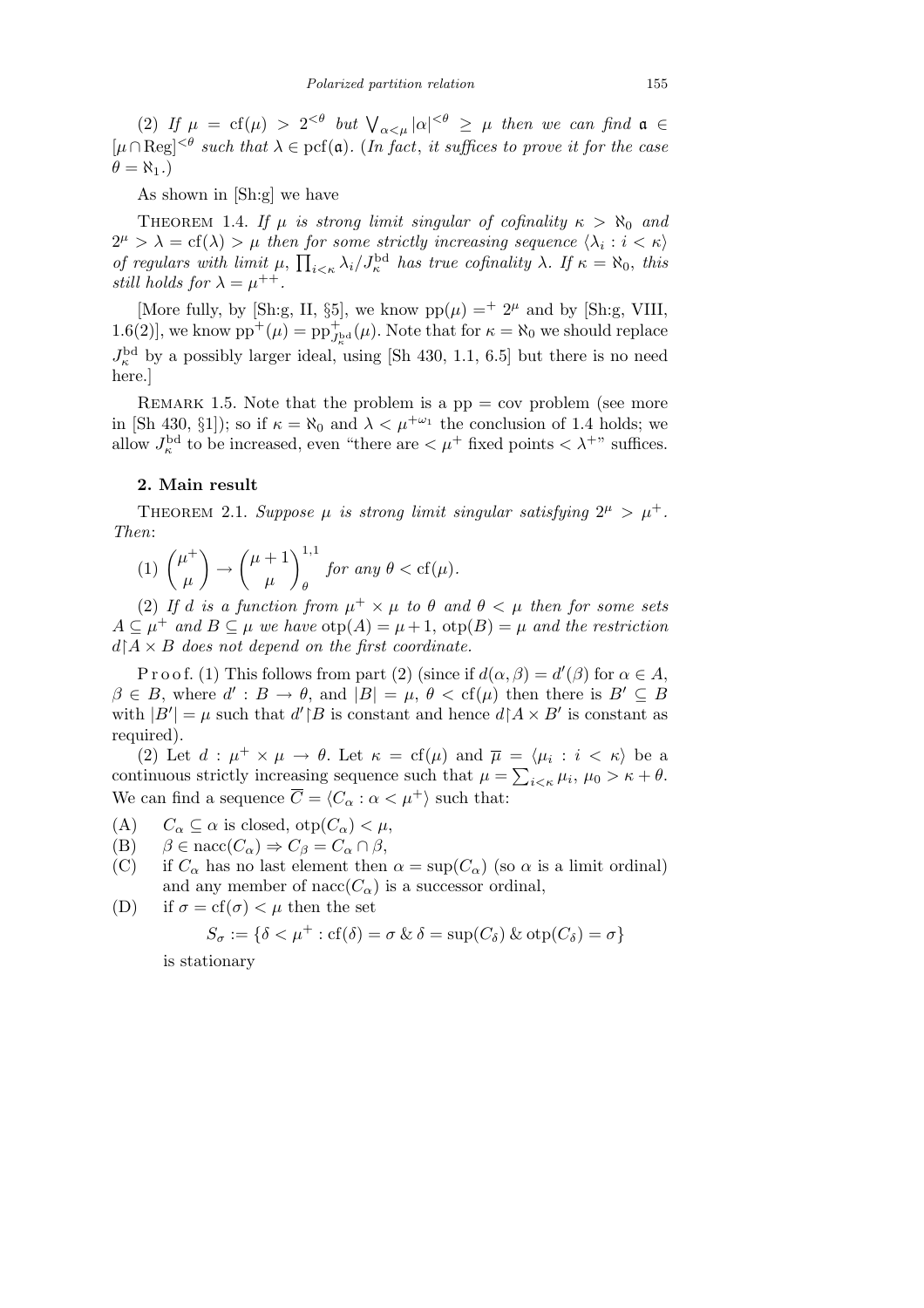(possible by [Sh 420, *§*1]); we could have added

(E) for every  $\sigma \in \text{Reg} \cap \mu^+$  and a club *E* of  $\mu^+$ , for stationary many  $\delta \in S_{\sigma}$ , *E* separates any two successive members of  $C_{\delta}$ .

Let *c* be a symmetric two-place function from  $\mu^+$  to  $\kappa$  such that for each  $i < \kappa$  and  $\beta < \mu^+$  the set

$$
a_i^\beta:=\{\alpha<\beta:c(\alpha,\beta)\leq i\}
$$

has cardinality  $\leq \mu_i$  and  $\alpha < \beta < \gamma \Rightarrow c(\alpha, \gamma) \leq \max\{c(\alpha, \beta), c(\beta, \gamma)\}\$ and

$$
\alpha \in C_{\beta} \& \mu_i \ge |C_{\beta}| \Rightarrow c(\alpha, \beta) \le i
$$

(as in [Sh 108], easily constructed by induction on *β*).

Let  $\overline{\lambda} = \langle \lambda_i : i \lt \kappa \rangle$  be a strictly increasing sequence of regular cardinals Let  $\lambda = \langle \lambda_i : i \leq k \rangle$  be a strictly increasing sequence of regular cardinals with limit  $\mu$  such that  $\prod_{i \leq \kappa} \lambda_i / J_{\kappa}^{\text{bd}}$  has true cofinality  $\mu^{++}$  (exists by 1.4 with  $\lambda = \mu^{++} \leq 2^{\mu}$ . As we can replace  $\overline{\lambda}$  by any subsequence of length *κ*, without loss of generality  $(\forall i \leq \kappa)(\lambda_i > 2^{\mu_i^+})$ . Lastly, let  $\chi = \mathbb{I}_8(\mu)^+$ and  $\lt^*_{\chi}$  be a well ordering of  $\mathcal{H}(\chi)(:=\{x : \text{the transitive closure of } x \text{ is of } \chi\})$ cardinality  $\langle \chi \rangle$ ).

Now we choose by induction on  $\alpha < \mu^+$  sequences  $\overline{M}_{\alpha} = \langle M_{\alpha,i} : i < \kappa \rangle$ such that:

(i)  $M_{\alpha,i} \prec (\mathcal{H}(\chi), \in, \lt^*_{\chi}),$ 

 $\|M_{\alpha,i}\| = 2^{\mu_i^+}$  and  $\mu_i^+(M_{\alpha,i}) \subseteq M_{\alpha,i}$  and  $2^{\mu_i^+} + 1 \subseteq M_{\alpha,i}$ ,  $\alpha$ ,

 $(iii)$   $d, c, \overline{C}, \overline{\lambda}, \overline{\mu}, \alpha \in M_{\alpha,i}, \ \langle M_{\beta,j} : \beta < \alpha, j < \kappa \rangle \in M_{\alpha,i},$ *β∈a α i Mβ,i ⊆*  $M_{\alpha,i}$  and  $\langle M_{\alpha,j} : j < i \rangle \in M_{\alpha,i}$ ,  $\frac{1}{2}$  $j < i$   $M_{\alpha,j} \subseteq M_{\alpha,i}$ ,

 $\langle \text{iv} \rangle$   $\langle M_{\beta,i} : \beta \in a_i^{\alpha} \rangle$  belongs to  $M_{\alpha,i}$ .

There is no problem to carry out the construction. Note that actually clause (iv) follows from (i)–(iii), as  $a_i^{\alpha}$  is defined from *c*,  $\alpha$ , *i*. Our demands imply that

$$
[\beta\in a_i^{\alpha}\Rightarrow M_{\beta,i}\prec M_{\alpha,i}]\quad\text{and}\quad[j
$$

and  $a_i^{\alpha} \subseteq M_{\alpha,i}$ , hence  $\alpha \subseteq$ S  $\subseteq \bigcup_{i<\kappa} M_{\alpha,i}.$ 

For  $\alpha < \mu^+$  let  $f_\alpha \in \prod_{i<\kappa} \lambda_i$  be defined by  $f_\alpha(i) = \sup(\lambda_i \cap M_{\alpha,i})$ . Note that  $f_{\alpha}(i) < \lambda_i$  as  $\lambda_i = cf(\lambda_i) > 2^{\mu_i^+} = ||M_{\alpha,i}||$ . Also, if  $\beta < \alpha$  then for every  $i \in [c(\beta, \alpha), \kappa)$  we have  $\beta \in M_{\alpha,i}$  and hence  $\overline{M}_{\beta} \in M_{\alpha,i}$ . Therefore, as also  $\overline{\lambda} \in M_{\alpha,i}$ , we have  $f_{\beta} \in M_{\alpha,i}$  and  $f_{\beta}(i) \in M_{\alpha,i} \cap \lambda_i$ . Consequently,

$$
(\forall i \in [c(\beta, \alpha), \kappa)) (f_{\beta}(i) < f_{\alpha}(i)) \quad \text{and thus} \quad f_{\beta} <_{J_{\kappa}^{\mathrm{bd}}} f_{\alpha}.
$$

Since  $\{f_\alpha : \alpha < \mu^+\}\subseteq \prod_{i<\kappa}\lambda_i$  has cardinality  $\mu^+$  and  $\prod_{i<\kappa}\lambda_i/J_\kappa^{\rm bd}$  is  $\mu^{++}$ -directed, there is  $f^* \in \prod_i$  $i \leq k$  *λ*<sup>*i*</sup> such that

$$
(*)_1 \quad (\forall \alpha < \mu^+)(f_\alpha <_{J_\kappa^{\mathrm{bd}}} f^*).
$$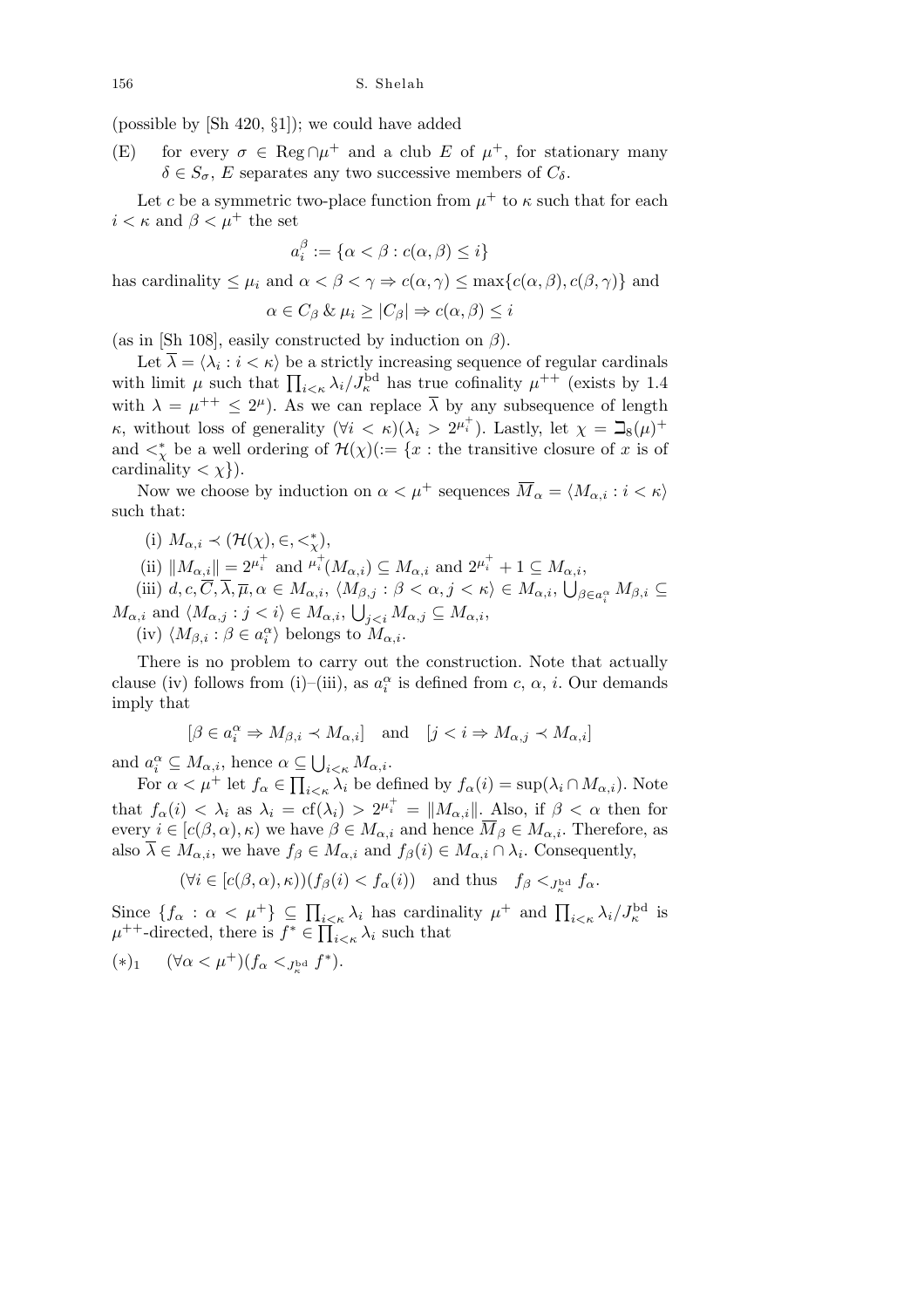Let, for  $\alpha < \mu^+$ ,  $g_\alpha \in \alpha^* \theta$  be defined by  $g_\alpha(i) = d(\alpha, f^*(i))$ . Since  $|\alpha^* \theta| < \mu <$  $\mu^+ = \text{cf}(\mu^+),$  there is a function  $g^* \in \ell^0 \theta$  such that

 $(*)_2$  the set  $A^* = {\alpha < \mu^+ : g_\alpha = g^* }$  is unbounded in  $\mu^+$ .

Now choose, by induction on  $\zeta < \mu^+$ , models  $N_\zeta$  such that:

- (a)  $N_{\zeta} \prec (\mathcal{H}(\chi), \in, \lt^*_{\chi}),$
- (b) the sequence  $\langle N_\zeta : \zeta < \mu^+ \rangle$  is increasing continuous,
- (c)  $||N_{\zeta}|| = \mu$  and  $\kappa > (N_{\zeta}) \subseteq N_{\zeta}$  if  $\zeta$  is not a limit ordinal,
- $\langle N_{\xi} : \xi \leq \zeta \rangle \in N_{\zeta+1},$

 $(e)$   $\mu + 1 \subseteq N_\zeta$ ,  $\bigcup_{\alpha<\zeta, i<\kappa} M_{\alpha,i} \subseteq N_{\zeta}$  and  $\langle M_{\alpha,i} : \alpha < \mu^+, i < \kappa \rangle$ ,  $\langle f_{\alpha} : \alpha < \mu^+ \rangle$ , *g*<sup>\*</sup>, *A*<sup>\*</sup> and *d* belong to the first model *N*<sub>0</sub>.

Let  $E := \{ \zeta < \mu^+ : N_\zeta \cap \mu^+ = \zeta \}.$  Clearly, E is a club of  $\mu^+$ , and thus we can find an increasing sequence  $\langle \delta_i : i < \kappa \rangle$  such that

(\*)<sub>3</sub>  $\delta_i \in S_{\mu_i^+} \cap \text{acc}(E)$  ( $\subseteq \mu^+$ ) (see clause (D) at the beginning of the proof)

For each  $i < \kappa$  choose a successor ordinal  $\alpha_i^* \in \text{nacc}(C_{\delta_i}) \setminus \mathcal{L}$ S  $\alpha_i^* \in \text{nacc}(C_{\delta_i}) \setminus \bigcup \{\delta_j + 1 : j < i\}.$ Take any  $\alpha^* \in A^* \setminus \bigcup_{i \leq \kappa} \delta_i$ .

We choose by induction on  $i < \kappa$  an ordinal  $j_i$  and sets  $A_i$ ,  $B_i$  such that:

- ( $\alpha$ )  $j_i < \kappa$  and  $\mu_{j_i} > \lambda_i$  (so  $j_i > i$ ) and  $j_i$  strictly increasing in *i*,
- ( $\beta$ )  $f_{\delta_i} \left[ j_i, \kappa \right) < f_{\alpha_{i+1}^*} \left[ j_i, \kappa \right) < f_{\alpha^*} \left[ j_i, \kappa \right) < f^* \left[ j_i, \kappa \right),$

 $(\gamma)$  for each  $i_0 < i_1$  we have  $c(\delta_{i_0}, \alpha_{i_1}^*) < j_{i_1}, c(\alpha_{i_0}^*, \alpha_{i_1}^*) < j_{i_1}, c(\alpha_{i_1}^*, \alpha^*)$  $\langle j_{i_1}$  and  $c(\delta_{i_1}, \alpha^*) \langle j_{i_1},$ 

- $(A)$   $A_i \subseteq A^* \cap (\alpha_i^*, \delta_i),$
- $(\varepsilon)$  otp $(A_i) = \mu_i^+,$
- $(\zeta)$   $A_i \in M_{\delta_i,j_i},$
- $(\eta)$   $B_i \subseteq \lambda_{j_i},$
- $(\theta)$  otp $(B_i) = \lambda_{j_i}$
- $(\iota)$   $B_{\varepsilon} \in M_{\alpha_i^*, j_i}$  for  $\varepsilon < i$ ,

(k) for every  $\alpha \in \bigcup_{\varepsilon \leq i} A_{\varepsilon} \cup \{\alpha^*\}$  and  $\zeta \leq i$  and  $\beta \in B_{\zeta} \cup \{f^*(j_{\zeta})\}$  we have  $d(\alpha, \beta) = g^*(j_\zeta)$ . S S

If we succeed then  $A =$ *ε<κ A*<sub>*ε*</sub>*U*{*α*<sup>\*</sup>} and *B* =  $\zeta_{\leq \kappa} B_{\zeta}$  are as required. During the induction at stage *i* concerning (*i*), if  $\varepsilon + 1 = i$  then for some  $j < \kappa$ ,  $B_{\varepsilon} \cap M_{\alpha_i^*,j}$  has cardinality  $\lambda_{j_{\varepsilon}}$ , hence we can replace  $B_{\varepsilon}$  by a subset of the same cardinality which belongs to the model  $M_{\alpha_i^*,j}$  if *j* is large enough such that  $\mu_j > \lambda_i$ ; if  $\varepsilon + 1 < i$  then by the demand for  $\varepsilon + 1$ , we have  $j < \kappa$   $B_{\varepsilon} \in M_{\alpha_i^*, j}$ . So assume that the sequence  $\langle (j_{\varepsilon}, A_{\varepsilon}, B_{\varepsilon}) : \varepsilon < i \rangle$  has already been defined.

We can find  $j_i(0) < \kappa$  satisfying requirements  $(\alpha)$ ,  $(\beta)$ ,  $(\gamma)$  and  $(\iota)$  and such that  $\bigwedge_{\varepsilon < i} \lambda_{j_{\varepsilon}} < \mu_{j_i(0)}$ . Then for each  $\varepsilon < i$  we have  $\delta_{\varepsilon} \in a_{j_i(0)}^{\alpha_i^*}$  and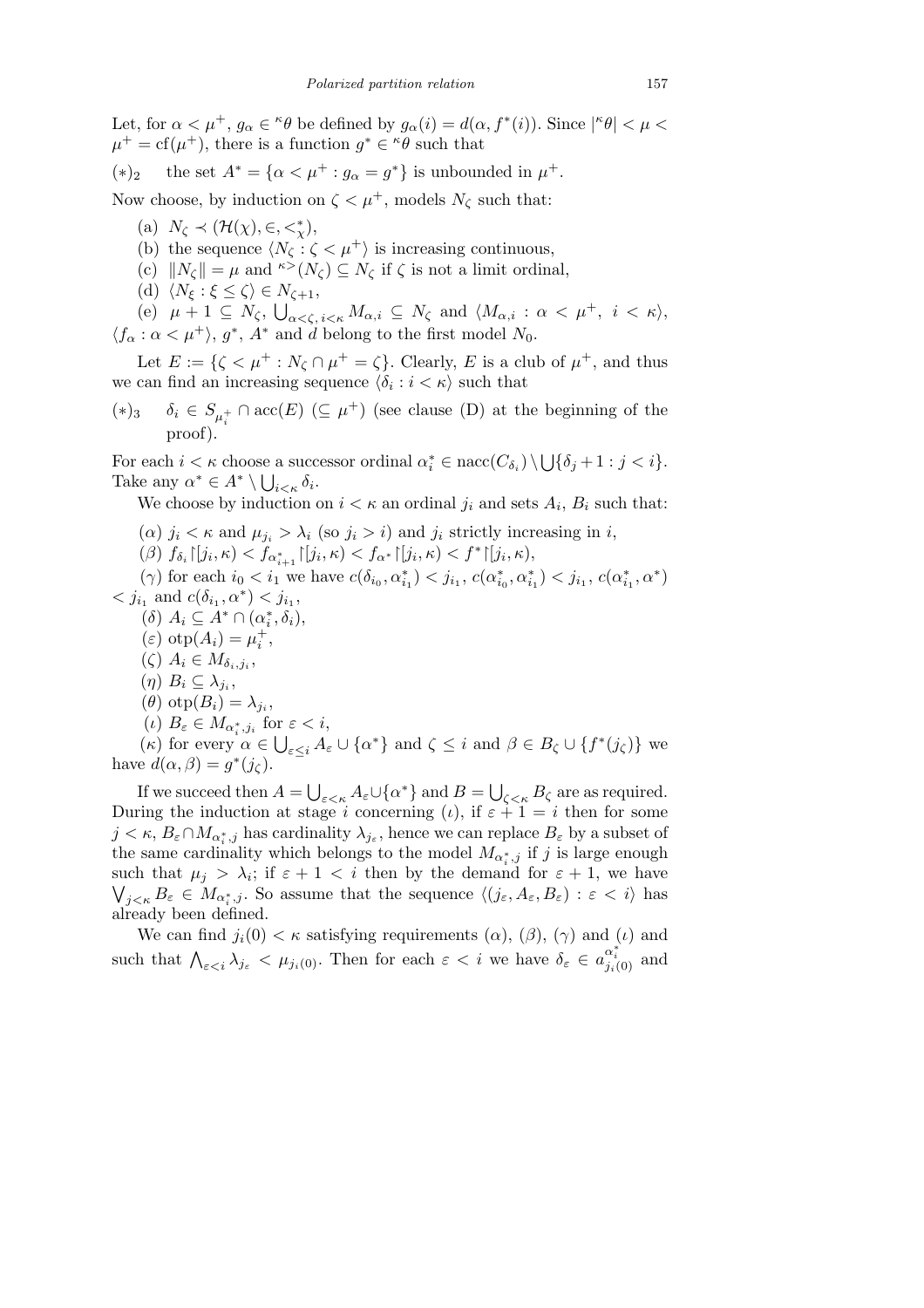hence  $M_{\delta_{\varepsilon},j_{\varepsilon}} \prec M_{\alpha_i^*,j_i(0)}$  (for  $\varepsilon < i$ ). But  $A_{\varepsilon} \in M_{\delta_{\varepsilon},j_{\varepsilon}}$  (by clause  $(\zeta)$ ) and  $B_{\varepsilon} \in M_{\alpha^*_i,j_i(0)}$  (for  $\varepsilon < i$ ), so  $\{A_{\varepsilon}, B_{\varepsilon} : \varepsilon < i\} \subseteq M_{\alpha^*_i,j_i(0)}$ . Since  $\kappa > (M_{\alpha_i^*,j_i(0)}) \subseteq M_{\alpha_i^*,j_i(0)}$  (see (ii)), the sequence  $\langle (A_\varepsilon, B_\varepsilon) : \varepsilon < i \rangle$  belongs to  $M_{\alpha_i^*, j_i(0)}$ . We know that for  $\gamma_1 < \gamma_2$  in nacc( $C_{\delta_i}$ ) we have  $c(\gamma_1, \gamma_2) \leq i$ (remember clause (B) and the choice of *c*). As  $j_i(0) > i$  and so  $\mu_{j_i(0)} \ge \mu_i^+$ , the sequence

$$
\overline{M}^* := \langle M_{\alpha,j_i(0)} : \alpha \in \text{nacc}(C_{\delta_i}) \rangle
$$

is  $\prec$ -increasing and  $\overline{M}^*$   $\upharpoonright \alpha \in M_{\alpha, j_i(0)}$  for  $\alpha \in \text{nacc}(C_{\delta_i})$  and  $M_{\alpha_i^*, j_i(0)}$  appears in it. Also, as  $\delta_i \in \operatorname{acc}(E)$ , there is an increasing sequence  $\langle \gamma_{\xi} : \xi < \mu_i^+ \rangle$ of members of nacc( $C_{\delta_i}$ ) such that  $\gamma_0 = \alpha_i^*$  and  $(\gamma_{\xi}, \gamma_{\xi+1}) \cap E \neq \emptyset$ , say  $\beta_{\xi} \in (\gamma_{\xi}, \gamma_{\xi+1}) \cap E$ . Each element of nacc( $C_{\delta}$ ) is a successor ordinal, so every  $\gamma_{\xi}$  is a successor ordinal. Each model  $M_{\gamma_{\xi},j_i(0)}$  is closed under sequences of length  $\leq \mu_i^+$ , and hence  $\langle \gamma_{\zeta} : \zeta \leq \xi \rangle \in M_{\gamma_{\xi},j_i(0)}$  (by choosing the right  $\overline{C}$  and  $\delta_i$ 's we could have managed to have  $\alpha_i^* = \min(C_{\delta_i}),$  $\{\gamma_{\xi} : \xi < \mu_i^+\}$  = nacc(*C<sub>δ</sub>*), without using this amount of closure).

For each  $\xi < \mu_i^+$ , we know that

$$
(\mathcal{H}(\chi), \in, <_{\chi}^*) \models \text{``}(\exists x \in A^*)[x > \gamma_{\xi} \& (\forall \varepsilon < i)(\forall y \in B_{\varepsilon})(d(x, y) = g^*(j_{\varepsilon}))]
$$
''

because  $x = \alpha^*$  satisfies it. As all the parameters, i.e.  $A^*$ ,  $\gamma_{\xi}$ ,  $d$ ,  $g^*$  and  $\langle B_{\varepsilon} : \varepsilon \langle i \rangle$ , belong to  $N_{\beta_{\xi}}$  (remember clauses (e) and (c); note that  $B_{\varepsilon} \in$  $M_{\alpha_i^*,j_i(0)}, \alpha_i^* < \beta_{\xi}$ , there is an ordinal  $\beta_{\xi}^* \in (\gamma_{\xi}, \beta_{\xi}) \subseteq (\gamma_{\xi}, \gamma_{\xi+1})$  satisfying the demands on *x*. Now, necessarily for some  $j_i(1,\xi) \in (j_i(0),\kappa)$  we have  $\beta_{\xi}^* \in M_{\gamma_{\xi+1},j_i(1,\xi)}$ . Hence for some  $j_i < \kappa$  the set

$$
A_i := \{ \beta_{\xi}^* : \xi < \mu_i^+ \& j_i(1, \xi) = j_i \}
$$

has cardinality  $\mu_i^+$ . Clearly  $A_i \subseteq A^*$  (as each  $\beta_{\xi}^* \in A^*$ ). Now, the sequence  $\langle M_{\gamma_{\xi},j_i}:\xi < \mu_i^+\rangle \hat{\ } \langle M_{\delta_i,j_i}\rangle$  is  $\prec$ -increasing, and hence  $A_i \subseteq M_{\delta_i,j_i}$ . Since  $\mu_{j_i}^+ > \mu_i^+ = |A_i|$  we have  $A_i \in M_{\delta_i,j_i}$ . Note that at the moment we know that the set  $A_i$  satisfies the demands  $(\delta)$ – $(\zeta)$ . By the choice of  $j_i(0)$ , as  $j_i > j_i(0)$ , clearly  $M_{\delta_i,j_i} \prec M_{\alpha^*,j_i}$ , and hence  $A_i \in M_{\alpha^*,j_i}$ . Similarly,  $\langle A_\varepsilon :$  $\varepsilon \leq i$   $\langle i \rangle \in M_{\alpha^*, j_i}, \alpha^* \in M_{\alpha^*, j_i}$  and

$$
\sup(M_{\alpha^*,j_i} \cap \lambda_{j_i}) = f_{\alpha^*}(j_i) < f^*(j_i).
$$

Consequently,  $\bigcup_{\varepsilon \leq i} A_{\varepsilon} \cup \{\alpha^*\} \subseteq M_{\alpha^*, j_i}$  (by the induction hypothesis or the consequently,  $\bigcup_{\varepsilon \leq i} A_{\varepsilon} \cup \{ \alpha \} \subseteq M_{\alpha^*, j_i}$  (by the induction hypothesis above) and it belongs to  $M_{\alpha^*, j_i}$ . Since  $\bigcup_{\varepsilon \leq i} A_{\varepsilon} \cup \{ \alpha^* \} \subseteq A^*$ , clearly

$$
(\mathcal{H}(\chi),\in,<^*_\chi) \models ``\Big(\forall x \in \bigcup_{\varepsilon \leq i} A_{\varepsilon} \cup \{\alpha^*\}\Big) (d(x,f^*(j_i)) = g^*(j_i))''.
$$

Note that<br>

$$
\bigcup_{\varepsilon \leq i} A_{\varepsilon} \cup \{\alpha^*\}, g^*(j_i), d, \lambda_{j_i} \in M_{\alpha^*, j_i} \text{ and } f^*(j_i) \in \lambda_{j_i} \setminus \sup(M_{\alpha^*, j_i} \cap \lambda_{j_i}).
$$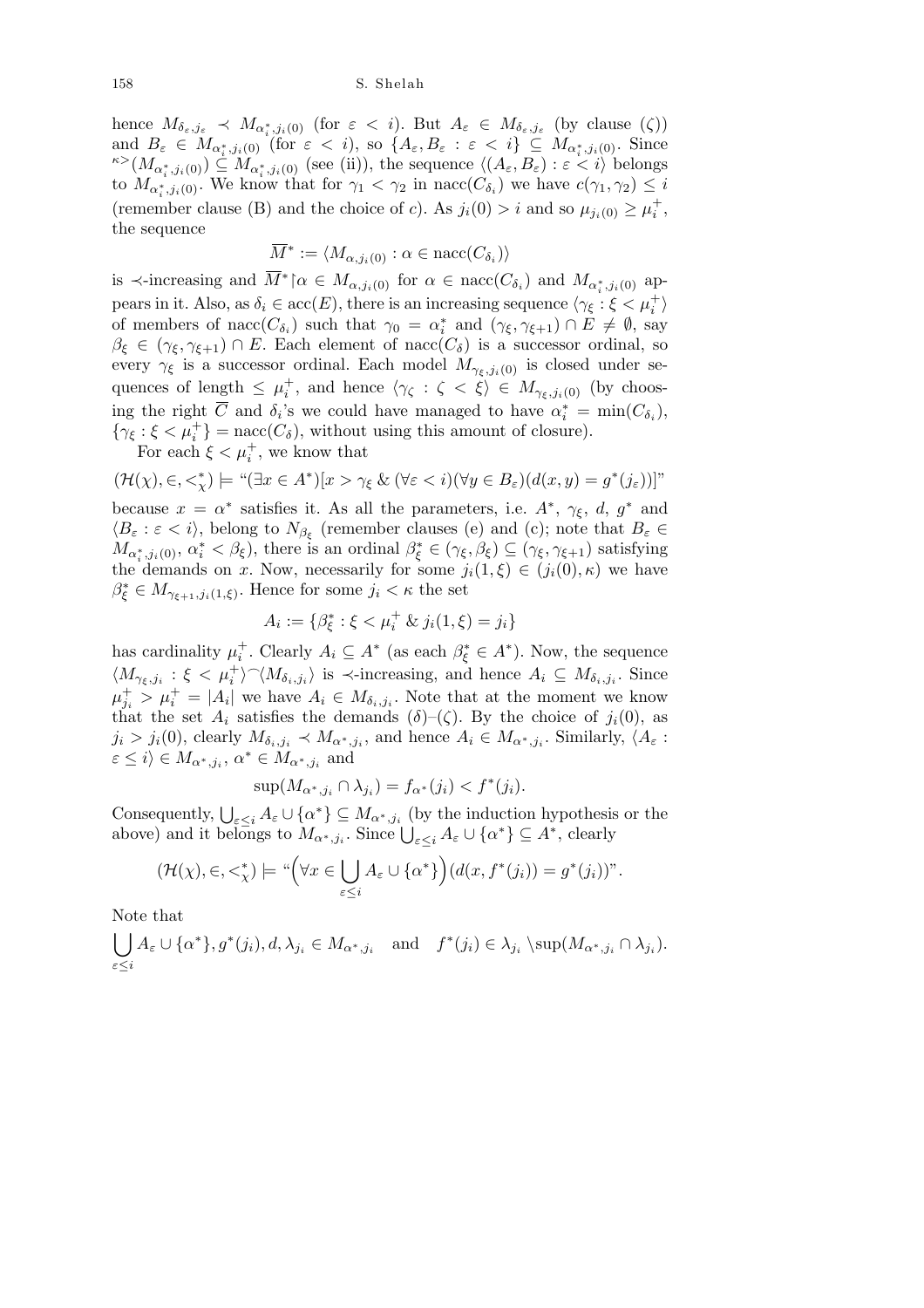Hence the set

$$
B_i := \left\{ y < \lambda_{j_i} : \left( \forall x \in \bigcup_{\varepsilon \le i} A_{\varepsilon} \cup \{ \alpha^* \} \right) (d(x, y) = g^*(j_i)) \right\}
$$

has to be unbounded in  $\lambda_{j_i}$ . It is easy to check that  $j_i$ ,  $A_i$ ,  $B_i$  satisfy clauses  $(\alpha)$ – $(\kappa)$ .

Thus we have carried out the induction step, finishing the proof of the theorem.  $\blacksquare_{2,1}$ 

THEOREM 2.2. *Suppose*  $\mu$  *is a singular limit of measurable cardinals. Then*  $\mathbf{r}$  $\mathbf{r}$ 

 $\binom{n}{1}$   $\binom{n^+}{1}$ *µ → µ µ θ*  $if \theta = 2 \text{ or at least } \theta < cf(\mu).$ (2) Moreover, if  $\alpha^* < \mu^+$  and  $\theta < \text{cf}(\mu)$  then  $\begin{pmatrix} \mu^+ & 0 \\ 0 & \mu^- \end{pmatrix}$ *µ*  $\mathbf{r}$ *→*  $\overline{\phantom{a}}$ *α ∗ µ*  $\mathbf{r}$ *θ*

(3) If  $\theta < \mu$ ,  $\alpha^* < \mu^+$  and *d* is a function from  $\mu^+ \times \mu$  to  $\theta$  then for *some*  $A \subseteq \mu^+$ ,  $\text{otp}(A) = \alpha^*$ , and  $B = \bigcup_{i < \text{cf}(\mu)} B_i \subseteq \mu$ ,  $d \upharpoonright A \times B_i$  is constant *for each*  $i < cf(\mu)$ *.* 

P r o o f. Clearly  $(3) \Rightarrow (2) \Rightarrow (1)$ , so we shall prove part  $(3)$ .

Let  $d : \mu^+ \times \mu \to \theta$ . Let  $\kappa := \text{cf}(\mu)$ . Choose sequences  $\langle \lambda_i : i \leq \kappa \rangle$  and  $\langle \mu_i : i < \kappa \rangle$  such that  $\langle \mu_i : i < \kappa \rangle$  is increasing continuous,  $\mu = \sum_{i < \kappa} \mu_i$ ,  $\mu_0 > \kappa + \theta$ , each  $\lambda_i$  is measurable and  $\mu_i < \lambda_i < \mu_{i+1}$  (for  $i < \kappa$ ). Let  $D_i$ be a  $\lambda_i$ -complete uniform ultrafilter on  $\lambda_i$ . For  $\alpha < \mu^+$  define  $g_\alpha \in \kappa \theta$  by  $g_{\alpha}(i) = \gamma$  iff  $\{\beta < \lambda_i : d(\alpha, \beta) = \gamma\} \in D$  (as  $\theta < \lambda_i$ ) it exists). The number of such functions is  $\theta^{\kappa} < \mu$  (as  $\mu$  is necessarily strong limit), so for some  $g^* \in {}^{\kappa}\theta$  the set  $A := {\alpha \lt \mu^+ : g_\alpha = g^*}$  is unbounded in  $\mu^+$ . For each  $i < \kappa$ we define an equivalence relation  $e_i$  on  $\mu^+$ :

$$
\alpha e_i \beta \quad \text{iff} \quad (\forall \gamma < \lambda_i) [d(\alpha, \gamma) = d(\beta, \gamma)].
$$

So the number of  $e_i$ -equivalence classes is  $\langle \lambda_i \theta \rangle \langle \mu \rangle$ . Hence we can find an increasing continuous sequence  $\langle \alpha_{\zeta} : \zeta \langle \mu^+ \rangle$  of ordinals  $\langle \mu^+ \rangle$  such that:

(\*) for each  $i < \kappa$  and  $e_i$ -equivalence class *X*, either  $X \cap A \subseteq \alpha_0$ , or for every  $\zeta < \mu^+$ ,  $(\alpha_{\zeta}, \alpha_{\zeta+1}) \cap X \cap A$  has cardinality  $\mu$ .

Let  $\alpha^* = \bigcup$  $i<\kappa$ ,  $|a_i| = \mu_i$ ,  $\langle a_i : i < \kappa \rangle$  pairwise disjoint. Now, by induction on  $i < \kappa$ , we choose  $A_i$ ,  $B_i$  such that: S

(a) *A<sup>i</sup> ⊆*  $\{(\alpha_{\zeta}, \alpha_{\zeta+1}) : \zeta \in a_i\} \cap A$  and each  $A_i \cap (\alpha_{\zeta}, \alpha_{\zeta+1})$  is a singleton,

(b)  $B_i \in D_i$ ,

(c) if  $\alpha \in A_i$ ,  $\beta \in B_j$ ,  $j \leq i$  then  $d(\alpha, \beta) = g^*(j)$ .

Now, at stage  $i$ ,  $\langle (A_{\varepsilon}, B_{\varepsilon}) : \varepsilon < i \rangle$  are already chosen. Let us choose  $A_{\varepsilon}$ . For each  $\zeta \in a_i$  choose  $\beta_{\zeta} \in (\alpha_{\zeta}, \alpha_{\zeta+1}) \cap A$  such that if  $i > 0$  then for some

*.*